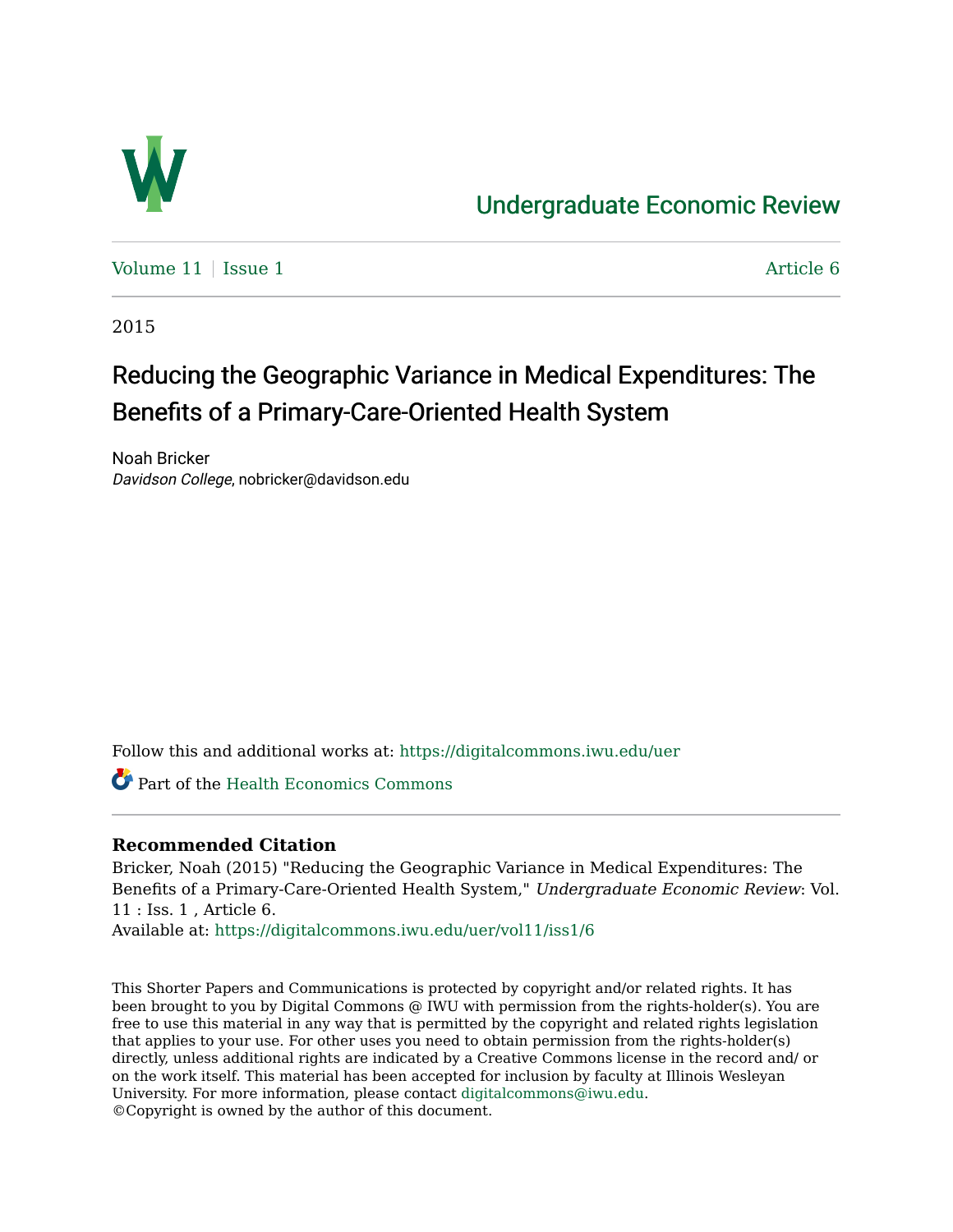# Reducing the Geographic Variance in Medical Expenditures: The Benefits of a Primary-Care-Oriented Health System

## Abstract

The Affordable Care Act states that a primary goal of health care reform should be to lower costs and promote fiscal responsibility. With these two goals in mind, the bill proposes a more primary-care-oriented health system by enacting a 5-year temporary Medicare fee increase for primary care physicians as a means to increase the number of physicians and incentivize more primary care services. Using county and regional level Medicare data, this paper finds that an increase in the number of primary care physicians per capita would reduce per beneficiary Medicare spending and as a consequence, lower national health expenditures substantially.

#### Keywords

Primary Care, Health Economics, Medical Expenditures, Affordable Care Act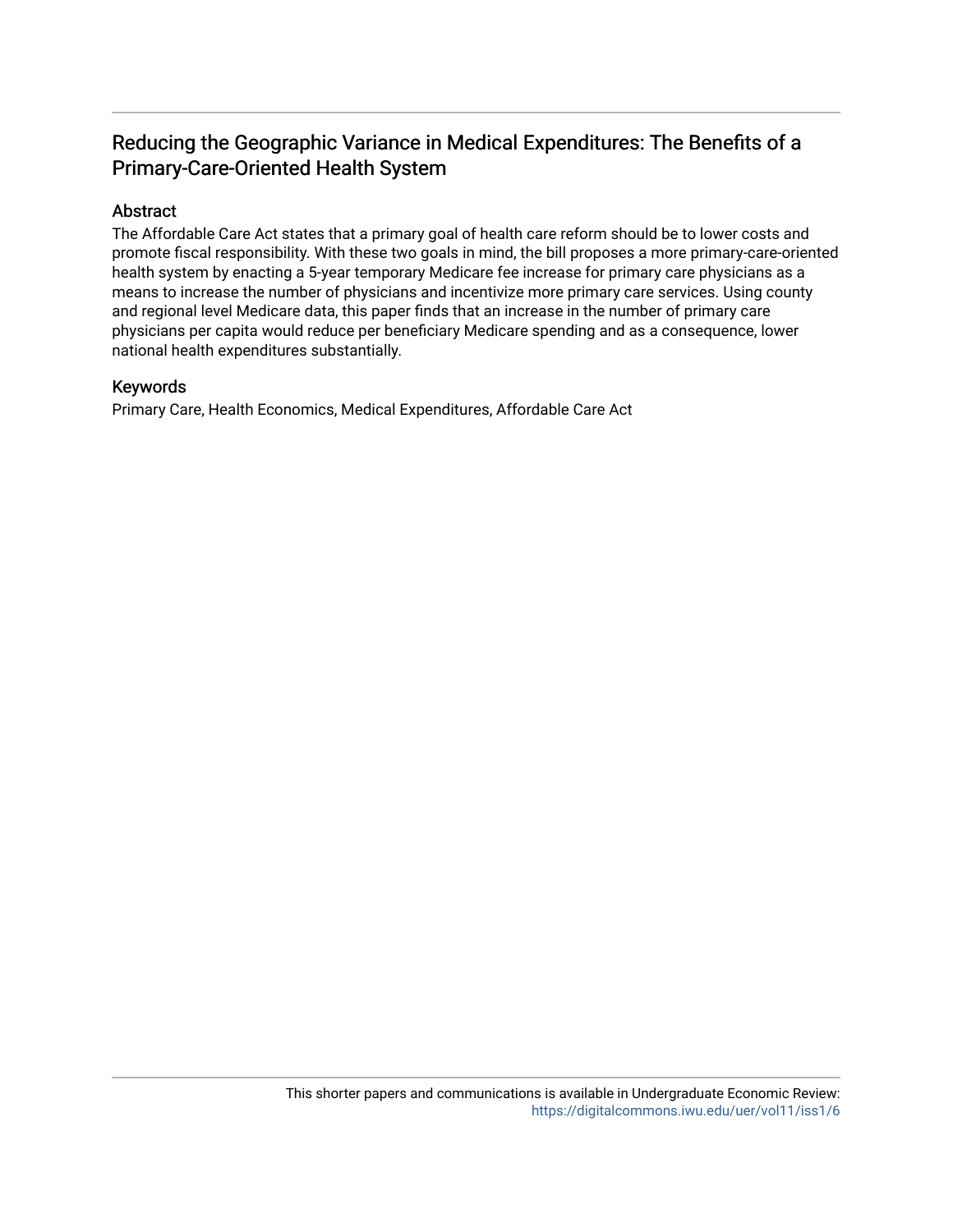## **I. Introduction**

The evaluation of a national health care system focuses on three major criteria: cost, quality, and access<sup>i</sup>. In all three categories, the United States performs abysmally when compared with other OECD countries. For example, per capita medical spending in the United States is approximately three times the OECD average; yet life expectancy is lower, the infant mortality rate higher, and the quality of care near last. The international consensus on the US health care system is that Americans spend more, to get less, for a select few<sup>ii</sup>. However, certain areas within the United States outperform OECD health care leaders like Denmark, while other American cities perform significantly worse than even the American average. In 2003 for example, the average Medicare beneficiary in Minneapolis cost the federal government \$5,428 and on average received extremely high quality care, yet the average Medicare beneficiary in Miami received a lower quality of care for  $$11,500$ <sup>iii</sup>.

 Several researchers have noted that if the US could merely reduce the highest spending areas to the American average, total Medicare spending could drop nearly  $30\%$ <sup>iv</sup>. Thus, current researchers are intent on understanding these small area variations (SAV) in health care spending and finding potential solutions. Early research shows that the number of ordered tests, in-patient services provided, and surgical operations performed account for a large portion of the regional variation and that primary care physicians often limit the overutilization of these expensive treatments<sup> $\vec{v}$  vi. Strong statistical evidence from</sup> the medical field supports these claims with recent findings that primary care directly reduces the number of hospital admissions, lowers readmission rates, improves patient health, and provides more effective care than specialist care<sup>vii</sup>. As a result, health care reformists and government officials have started to consider policy measures that incentivize a more primary-care-oriented system as part of a short and long term solution to the overutilization of care.

Currently, these policies tend to focus on incentivizing the primary care physicians already present in the market to do more, and the specialists to think carefully before recommending expensive treatments. However, few researchers have focused on whether increasing the number of primary care physicians might cause a more primary-care-oriented health care system that reduces overutilization and leads to lower spending levels. Thus, I address the question of whether increasing the number of primary care physicians in the United States can lower national health care spending without lowering the quality of care.

My analysis reveals that significant reductions in national health expenditures, as high as \$2500<sup>viii</sup>per Medicare beneficiary in some regions, can be achieved through increasing the number of primary care physicians from their current levels to the levels found in certain low-cost areas. These findings should spur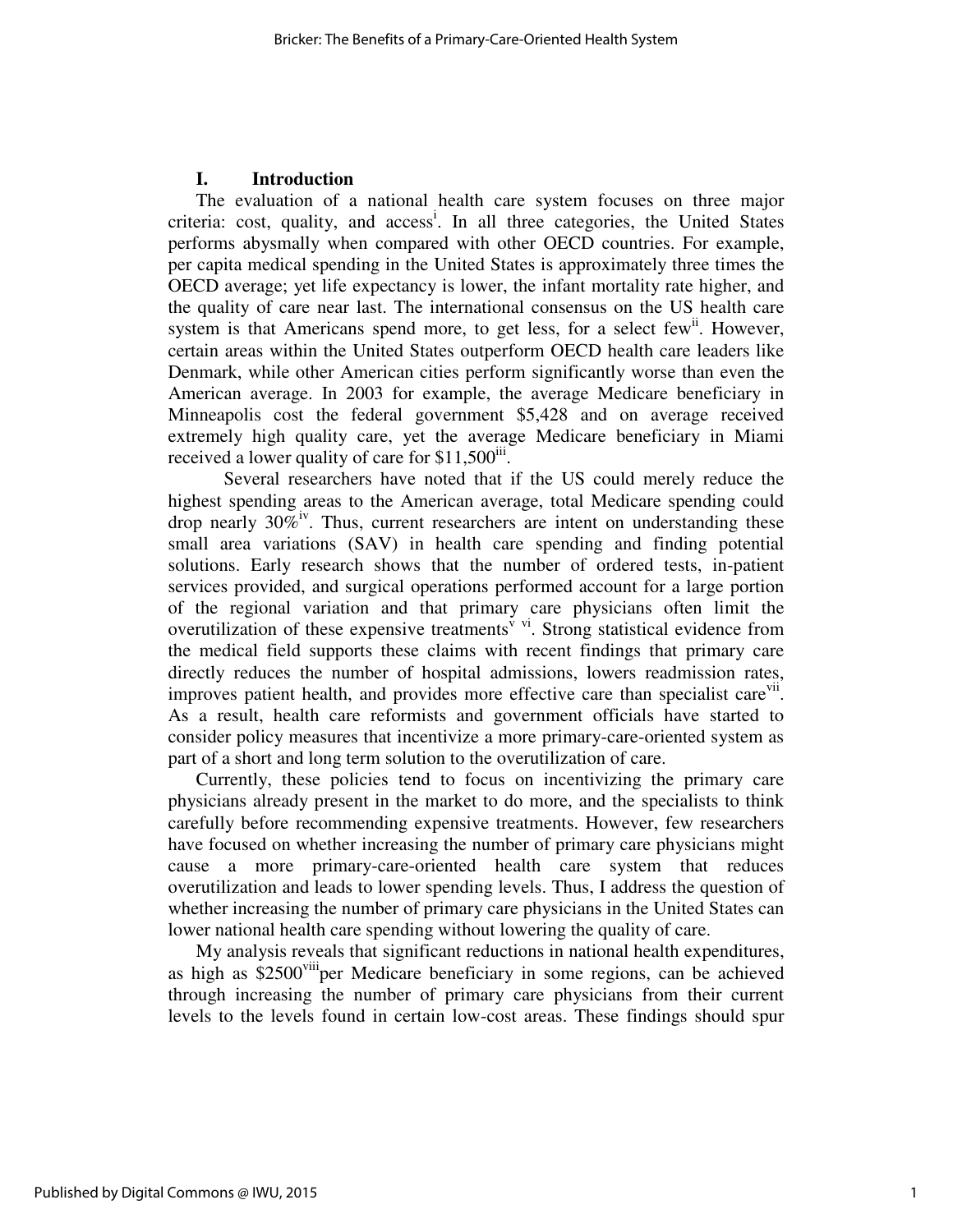further research and be considered in the current reforms of the U.S. health system.

 A short literature review is presented in Section 2, which is followed by a presentation of the data and methods in section III. The aforementioned regression results are discussed in depth by section IV with a short policy conclusion in section V.

#### **II. Literature Review**

The literature on primary care, defined as "health care at a basic rather than specialized level for people making an initial approach to a doctor or nurse for treatment<sup>"<sup>1x</sup>, grew rapidly in the early 2000s. The influx emerged from three</sup> worrying trends: a perceived shortage of primary care physicians, a growing number of primary care physicians rejecting Medicare patients, and a continually shrinking pool of medical school graduates choosing primary care<sup>x</sup>.

 Barbara Starfield, Leiyu Shi, and James Macinko, all noted writers in the health care field, published a systematic review of the seminal works on the effects primary care has on different aspects of the health care system with "Contribution of Primary Care to Health Systems and Health."<sup>xi</sup> The in-depth review conducts a qualitative investigation of primary care's role in the health care field. The authors present a convincing case that an increased number of primary care physicians and improved access would improve health for all Americans, but especially the most marginalized, through lowering mortality rates, improving self-assessed health, increasing life expectancy, and reducing acute hospital admissions. Almost the entire document focuses on how primary care affects health outcomes, not spending, yet these finding provide possible avenues for primary care to affect per capita spending and provide a foundation for my hypothesis.

 Chandra and Baicker build from the compendium and earlier works by studying the effects of the physician workforce's composition on Medicare spending and quality of care with an associational study using state-level data. "Medicare Spending, The Physician Workforce, and Beneficiaries' quality of care" presents three main conclusions for state policy makers: higher Medicare spending is associated with lower quality care, the relationship could potentially be driven by intensive specialty care crowding out more effective basic care, and states with more primary care physicians as percentage of all physicians tend to have lower spending and a higher quality of care than the average<sup>xii</sup>. The study provides a strong policy brief but performs only basic statistical analysis at the state level, which makes any definite conclusions hard to draw. Chandra and Baicker do have other more regression-based analysis on related materials, but focus more on the growth of medical spending.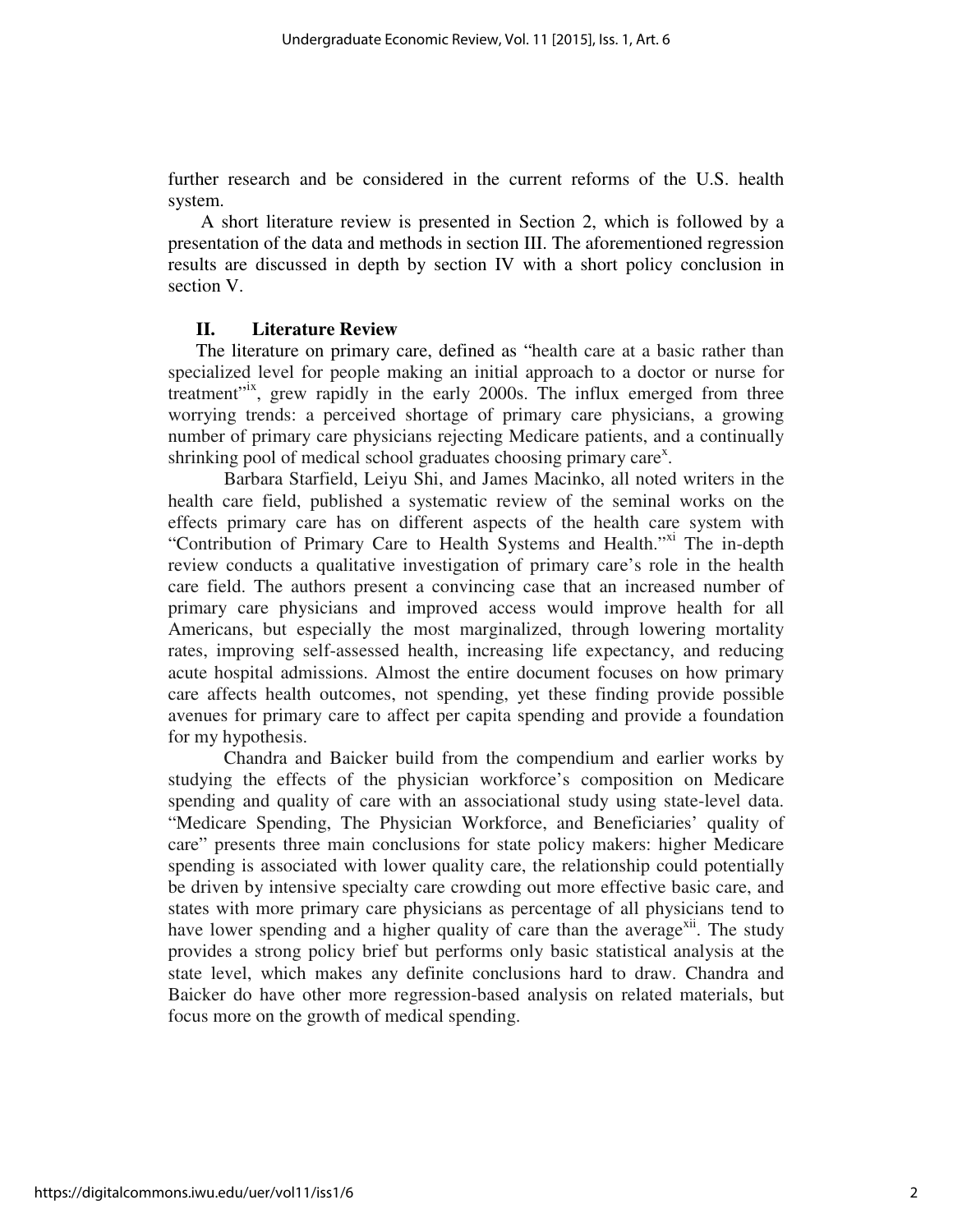More mathematically rigorous studies have been conducted in areas related to the topic, and Fisher et al. in "The implications of Regional variation in Medicare Spending. Part 1:The Content, Quality, and Accessibility of Care" provide the strongest quantitative evidence showing that the overutilization of inpatient services plays a major role in driving excessive medical spending. They find inpatient admissions and hospital days, frequency of tests and specialist visits, and numbers of procedures account for large portions of the geographic variance in spending<sup>xiii</sup>. Following his research, I attempt to meld his findings with earlier primary care research to see if primary care affects medical spending, potentially through the avenues highlighted in earlier literature. Like Fisher, I choose to take a more regression-based approach to test explicitly how primary care affects spending with the hypothesis that the supply of primary care physicians will significantly reduce the per capita level of Medicare spending.

## **III. Study Data and Methods**

### **Data Sources and Type**

The dependent variable of Medicare spending per beneficiary comes from the Dartmouth Health Atlas's (DHA) comprehensive data set, which includes a wide-variety of domestic health care data. The variable contains the Part A and Part B reimbursements for all beneficiaries and is broken down into 306 hospital referral regions (HRRs) that encompass the entire United States. I chose DHA data over raw data from the Centers for Medicare and Medicaid Services (CMS) because prior literature favors the former, due to the adjustments for price, race, sex,  $\&$  age built into the expenditures calculations<sup>xiv</sup>. The price-adjustment is done by diagnosis related groupings (DRG) weighting and allows for researchers to test more accurately for other causes of regional variation, though price variations are of concern. For several supplementary regressions, I work from disaggregated portions of the total Medicare spending data that is broken into such components as Hospital Reimbursements, Ambulatory care sensitive Hospital Reimbursements, and Outpatient Reimbursements.

 Additionally from Dartmouth Health Atlas, I take my primary variable of interest, the number of primary care physicians per 100,000 residents in each HRR. The label primary care physician applies broadly to general practitioners, family practice doctors, and in my case geriatricians to compensate for my use of Medicare data. Other hospital control variables come from the DHA data set as well, such as the number of acute care hospital beds and end-of-life hospital spending. Furthermore, the hospital quality index, also used in a supplementary regression, includes a comprehensive assessment of the quality of care of each hospital in the country calculated through an amalgamation of readmission rates, effective procedures, consumer satisfaction, and several other indicators. Previous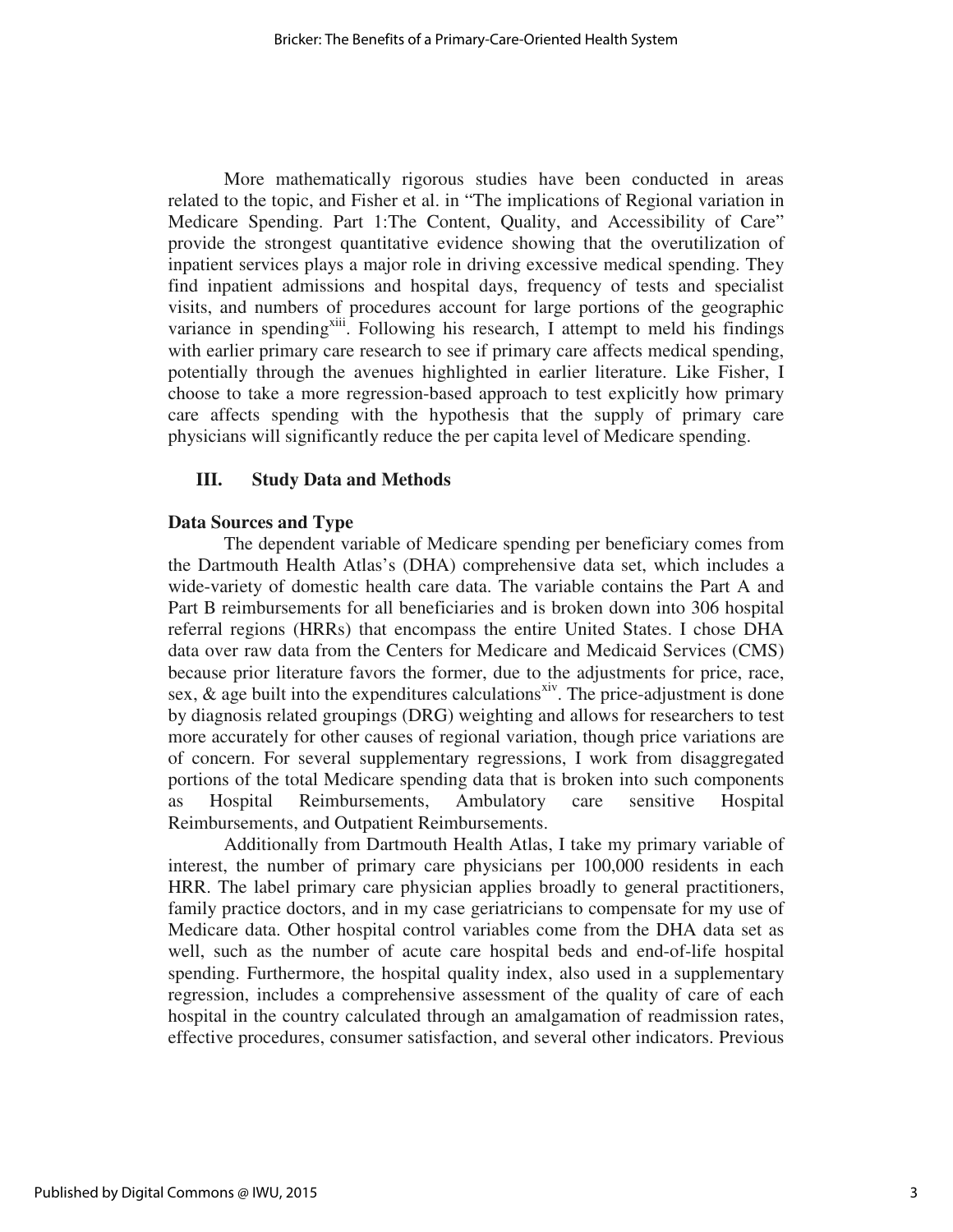literature suggests that more primary care physicians in an area leads to higher levels of quality in hospital care as well as lower recovery times for procedures $x<sup>x<sub>y</sub></sup>$ <sup>xvi</sup>, which my results generally support. The DHA provides average scores for each HRR, which is what I include.

 Several other databases provide important information for my control variables such as the Robert Wood Johnson Foundation (RWJF), the Census Bureau (SAIPE), the Center for Medicare Services, and Area Resource File (ARF). These databases provided county level data for income, health, education, and demographic characteristics. From prior literature, I followed precedent in assigning these variables to all 306 Hospital Referral Regions. Dartmouth Health Atlas provides a lengthy and detailed explanation of how to assign counties and zip codes to each HRR, which is provided in a convenient data set for merging. The data was compiled in excel and then merged into a single data set for regression analysis in STATA 13C.

 A summary of the data is presented in Table 1 and shows the mean, standard deviation, minimum, and maximum for the major control and interest variables discussed in the results. In 2006, the average Medicare beneficiary required almost \$8,000 in care, but the standard deviation and divergent minimum and maximum values show the regional variation present with an almost \$8,500 difference between the lowest spending and highest spending region. The disparities in poverty as well as spending in the last six months of life should be noted, although the two are not correlated in any way. Worth noting as well from a basic summary of the statistics is the wide variance in the number of primary care physicians and medical specialists by HRR. The maximum number of primary care physicians is nearly three times the minimum value and the same wide disparity exists with the number of medical specialists.

#### **Analysis and Methods:**

To disentangle the relationship between the number of primary care physicians and the level of total Medicare spending at the HRR level, I use leastsquares linear regression, following precedent. The primary variables of interest are the level of Medicare spending per beneficiary and the number of primary care physicians per resident, which are then supplemented by a number of controls.

In an attempt to control for health status across HRR, I use percent of individuals who smoke regularly, the self-reported health average, and the adult obesity rate. Few previous regressions have controlled for health based upon the inability to have data on the specific Medicare beneficiaries, yet I choose to do so because of the strong correlation between many county level demographic and income statistics for the elderly and young.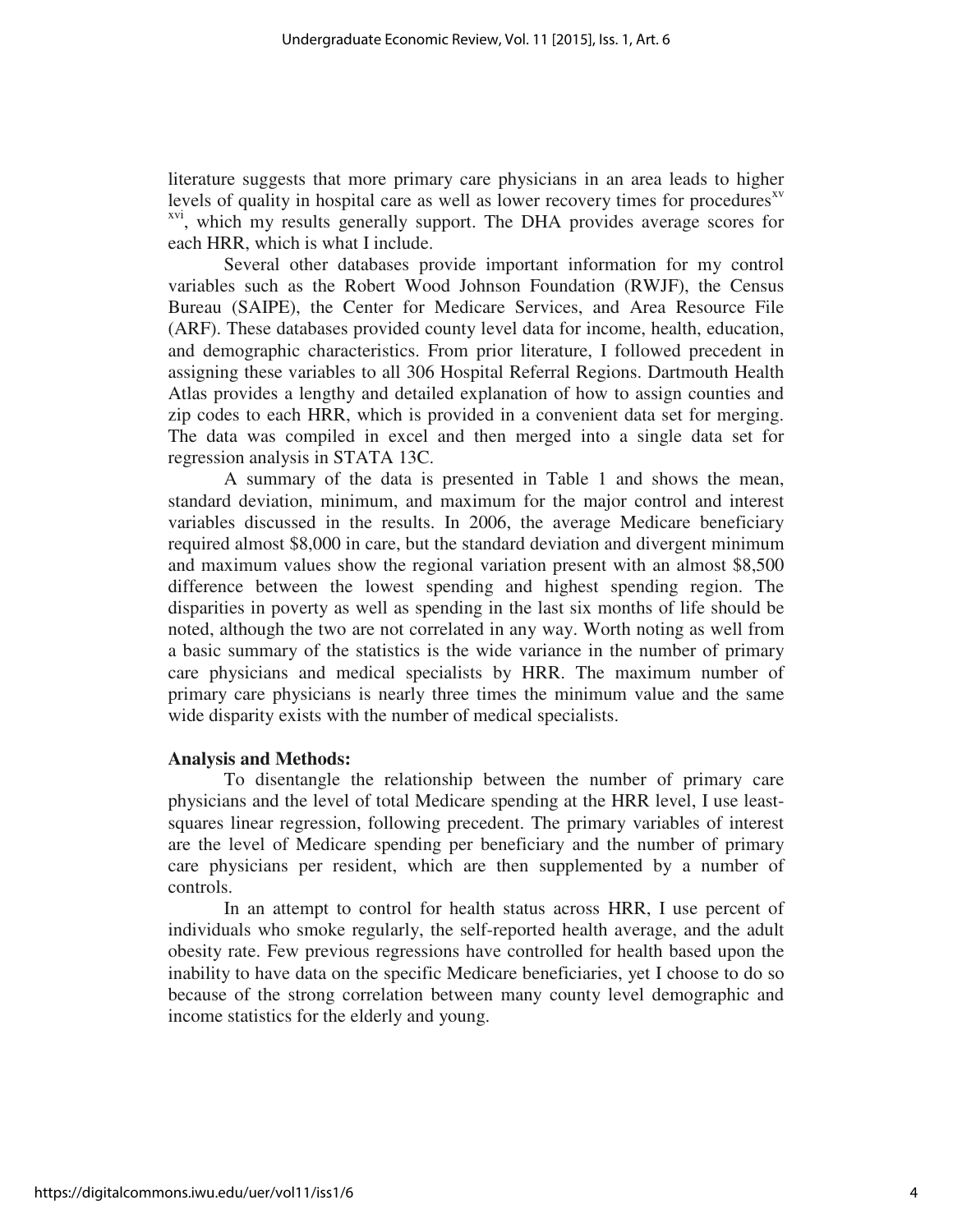To control for socioeconomic issues, I used poverty rates and percent of persons with only a high school degree. Poverty rate captures such statistics as employment status, income, and other household characteristics and explains more variation in Medicare spending than other combinations of wealth variables<sup>xvii</sup>. Educational level is commonly controlled for through the portion of a population with only a high school degree.

 For medical controls, I controlled for a culture of high intensity care, commonly cited in literature, with the total amount of spending in the last six months of life, which also has precedent in earlier literature and makes logical sense. Physicians willing to undertake expensive procedures that cost substantial sums of money to save an individual in the last six months should also be willing to spend higher sums of money in general on the care of individuals in a region. I used number of hospital beds to control for supply driven care that might come from the attitude "We have the beds so let's fill them." To test for physicianinduced demand, I control for the number of specialists in a region because of recent literature that suggests specialists induce more procedures than necessary for the increased monetary benefits of performing more procedures<sup>xviii</sup>.

Before moving to the results, I wish to note several possible econometric issues with testing my intended hypothesis. First of all, there is a considerable issue with finding the direction of causality and the potential for simultaneity bias in my equation. Primary care physicians may work in areas where there are high levels of Medicare spending in an attempt to increase incomes. This would hurt my ability to find a significant effect. On the other hand, Medicare offers very low reimbursement rates and may cause primary care physicians to leave areas with high levels of Medicare spending, which might actually strengthen some of my results. Furthermore, many of the control variables contain some degree of correlation and make discerning causality all that much harder.

Additionally, heteroscedasticity could be an issue as variance might vary with larger populations, different attitudes toward health, and demographic characteristics for spending as well as many of the control variables. For this reason, I used heteroscedasticity-controlled standard errors to remove bias from my hypotheses tests. Lastly, my model may suffer from omitted variable bias because there are many variables that are nearly impossible to control for in the health care market as far personal relationships between hospitals and insurers, market power, state regulations etc. Furthermore, the health care market is so interconnected that causality is almost impossible to establish, yet regressions still provide helpful information that should be used to formulate policy.

#### **IV. Results & Discussion**

Before discussing regression results, see Graph 1 for a basic correlation graph of the number of primary care physicians per resident and total Medicare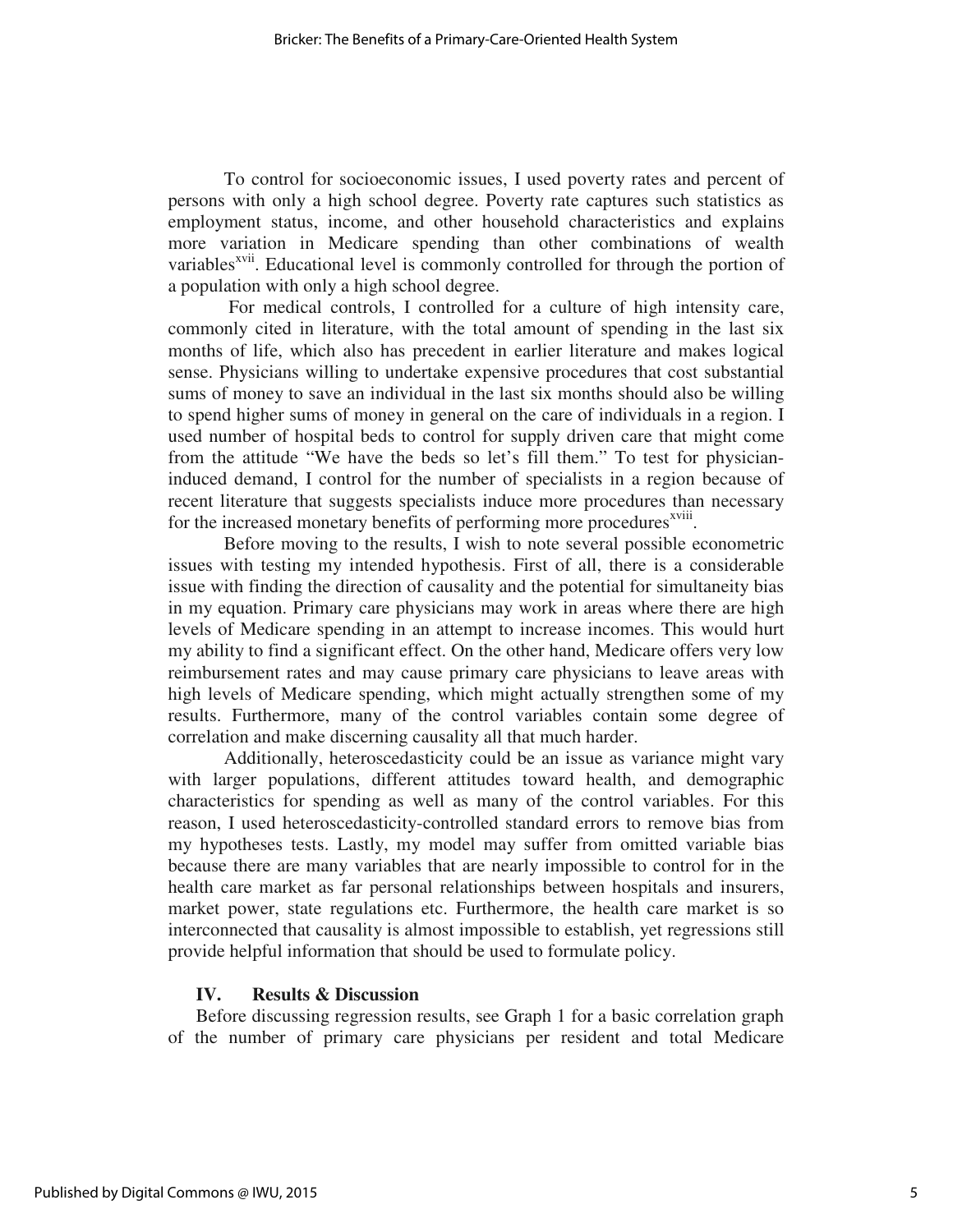spending per beneficiary for each HRR. Though no specific avenue of impact can be identified through a basic correlation, the -.4 correlation value between the two variables shows a strong association but falls short of showing any stronger evidence. The negative association results between the two variables is not surprising but nevertheless, provides a strong point of departure for more analytical regression results.

The regression results reinforce the earlier correlation graph and shows that an increase in one primary care physician per 100,000 residents, while holding all other regressed variables constant, will reduce total Medicare spending for Part A and Part B by \$44 on average for a HRR region (see table 2). The finding is consistent with earlier research that shows primary care reduces overutilization of expensive services, which then would reduce Medicare spending levels, but my regression results provide strong evidence that the supply of primary care physicians is worth considering for policy measures. The results are not only statistically significant with a t-score of 9.09 but also are economically significant as can be shown by the following analysis. If the average HRR increased the number of primary care physicians by a single standard deviation, Medicare spending per beneficiary would drop by about \$528. The amount may not seem substantial but that there were are 49.5 million Medicare beneficiaries in the United States in 2013 and the number has risen substantially since. The result would be a reduction in Medicare Spending nationally of over \$26.1 billion dollars for 2013, which does not take into account the benefits provided to the rest of the population.

Several other coefficients, beside the variable of interest, are worth noting in conjunction with other theories about the causes for small area variation in medical spending. The total specialists variable is not positively significant, which may suggest physician-induced demand, at least among specialists, is not as prominent as many have feared. The evidence is not conclusive by any means, since we are only looking at the broad measure of all specialists in a region, but the result is worth note. However, the number of hospital beds in a region is statistically significant and carries a large economic significance too. The 486.97 regression coefficient suggests that each additional hospital bed per 1000 residents adds almost \$487 dollars per Medicare beneficiary in average spending. The result provides support for the idea that hospitals will keep the beds in the hospital full to maximize revenue. Although not an unexpected result, it provides evidence that supply driven spending takes place in health care markets.

The signs and significances of the other control variables match with theory and do not provide any surprising results. The only other variable worth mentioning is the significance of the logged Medicare enrollees per region. The result suggests that having more Medicare enrollees in an HRR leads to a higher level of spending per beneficiary. The finding might suggest that regions with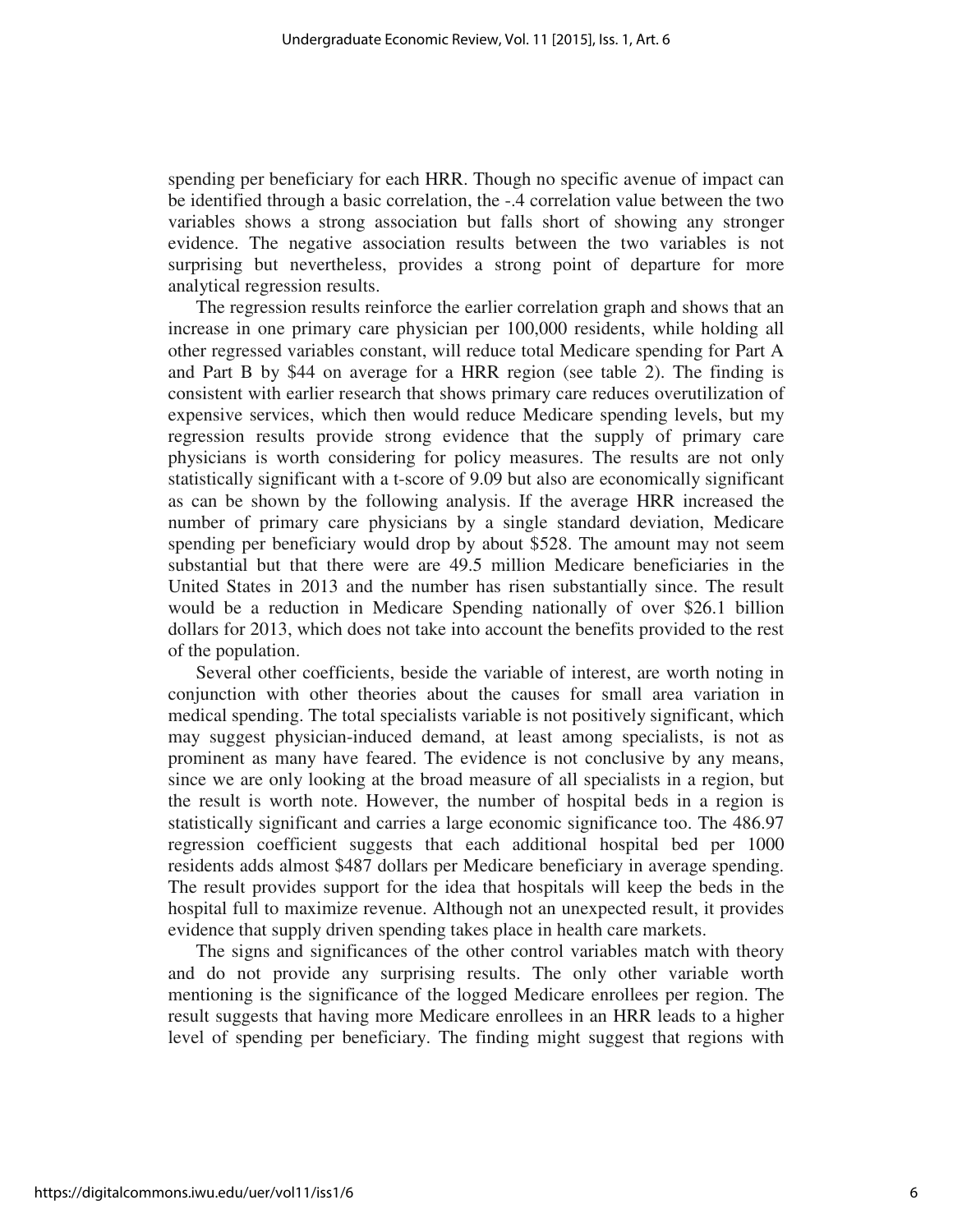large Medicare populations cater more to the needs of the elderly and might even target the elderly, likely Medicare beneficiaries, for more intensive care knowing Medicare covers the fees. While the evidence for such a theory is vague at best, the result deserves further research.

In exploring how primary care physicians reduce spending, we can see from table 3, which holds regression results for discharges for ambulatory care sensitive cases in hospitals as the dependent variable and the number of primary care physicians per beneficiary as the variable of interest, that one way is through unnecessary visits to the hospital. Ambulatory care sensitive discharges measures the number of patients a hospital admits for issues like asthma, diabetes, or minor injuries that could be taken care of by a primary care physician. The regression shows that increasing the supply of primary care physicians by 1 physician per 100, 000 residents while holding all other regressed variables constant, reduces the number of ambulatory care sensitive discharges by almost a quarter of a visit per 1,000 Medicare beneficiaries and is statistically significant. While that may not seem substantial, the average hospital admission now costs \$2,168 $\frac{X}{X}$ , so the quarter of a visit reduction in the number of discharges associated with adding one primary care physician per 100,000 residents results in about \$542 per hospital discharge for an Ambulatory Care Sensitive condition among Medicare beneficiaries.

A common argument against reducing spending states that quality will diminish with less spending, although there is substantial evidence that more spending often leads to lower quality care<sup>xx</sup>. My regression data actually suggests that hospital quality will improve with an increase in primary care physicians, though not in a meaningful way. In table 4, the number of primary care physicians holds economic significance with the dependent variable of hospital quality, though the increase in quality is marginal at best. For this reason, primary care should not be used as a policy mechanism to increase the quality of care in hospitals, as it is fairly inefficient, but the results provide support for the argument that Medicare spending can be reduced without harming the already low quality of care in the United States.

#### **V. Policy Recommendations and Conclusions**

The regression results support policy reform that increases the supply of primary care physicians in the United States as a means to reduce the high levels of Medicare expenditure per beneficiary as well as overall health care spending. While my results do not explicitly show how primary care reduces spending, there is a substantial literature that suggests one major avenue is through the reducing the overutilization of tests, procedures, in-patient services, and superfluous care. These effects would take place quickly and would be further built upon by a longterm improvement in health for Americans, which might hold a more long-term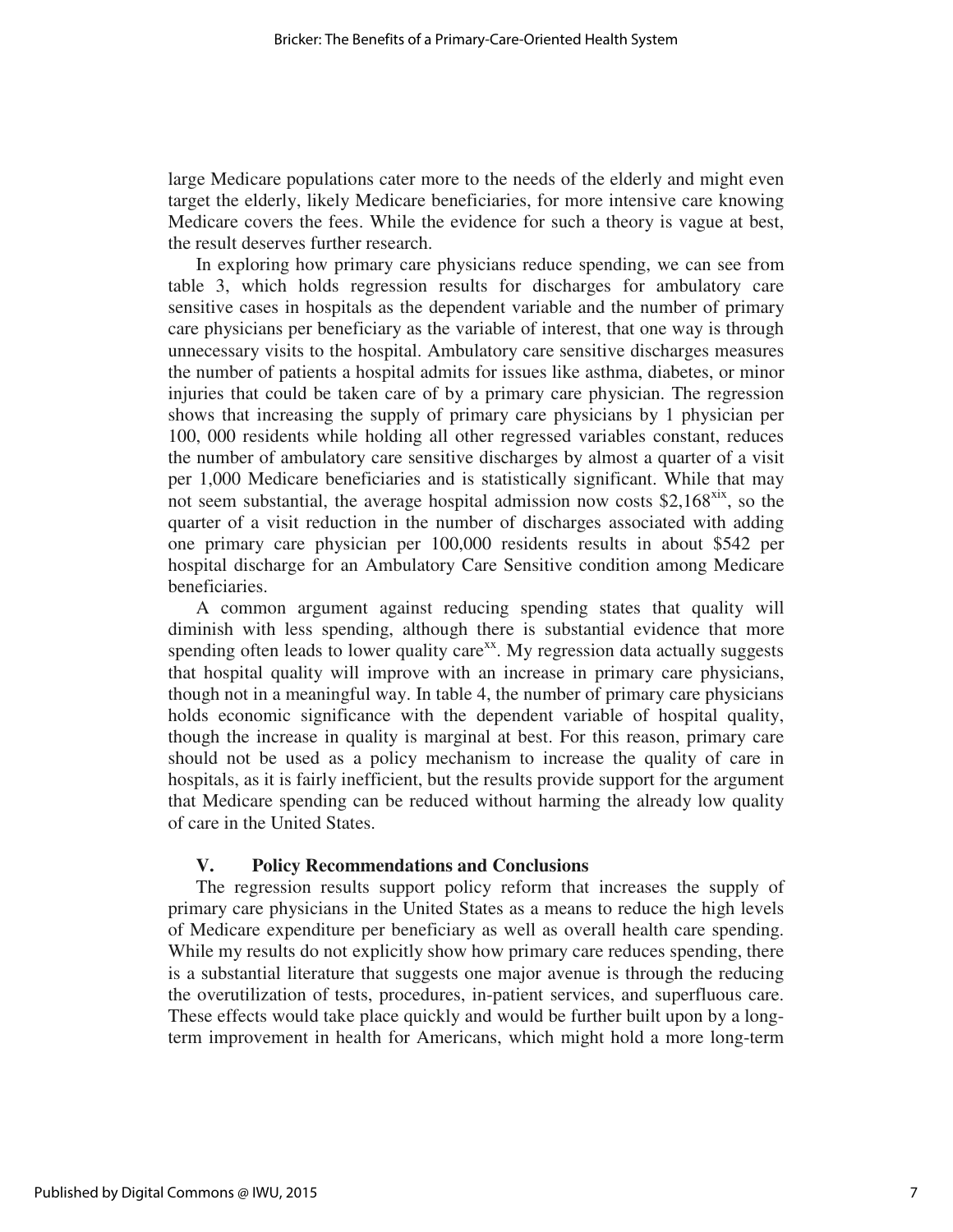solution to exorbitant medical cost levels. Even with such substantial benefits, engineering policies to increase the supply of primary care physicians is not easy or without political traps.

There are many methods to increase the supply of primary care physicians, essentially ways to incentivize and subsidize primary care physicians, yet as many economists would note using a basic supply and demand model that an increase in the supply would only further depress wages for primary care physicians. These reduced wages would only widen the incredible wage gap between primary care physicians and specialist doctors, which plays a large role, in my opinion, in the original shortage. I argue that is not the case with right set of policies and incentives.

The wages of primary care physicians are hardly tied to the market price of their services due to third party payers in the form of large insurance companies and the federal government. Therefore, it is possible to raise the incomes of primary care physicians even if the market price for their services drops with the increase in supply. This seemingly paradoxical result could be achieved by setting much higher reimbursement minimums for insurance companies, Medicare, and Medicaid through the federal government. In fact, primary care physicians only receive about between 5% to 30% of the market price currently for their services under Medicare, and even less for Medicaid and some large insurers because of a lack of market power<sup>xxi</sup>. If that number were to be increased to 50% across the board, incomes as well as lifetime earnings for primary care physicians would increase dramatically even with a slightly lower market price. Therefore, I agree with the ACA initiative to increase Medicare reimbursement fees, although I would argue for a larger permanent increase across all payment parties rather than the small temporary Medicare increase in the bill.

In addition to raising the reimbursement rates for primary care physicians, I would provide debt alleviation for medical school students who choose primary care to achieve quicker changes in the supply of primary care physicians<sup>xxii</sup>. With less debt and higher incomes, primary care physicians would receive more adequate compensation for the value contributed to the health care market. As critics will note, the measures to increase the supply of primary care physicians will cost money, but with the large savings from reduced medical spending and an overall healthier population, I believe the cost for such measures will pale in comparison to the savings.

A more controversial, but possibly more effective, policy would be to allow the immigration of highly qualified primary care physicians to the United states along with the increased compensation methods shown earlier in order to keep incomes from dropping substantially. The increase in supply would be immediate, rather than take place over 4 years, and might achieve similar results, although more research into the topic should be done. Additionally, further research should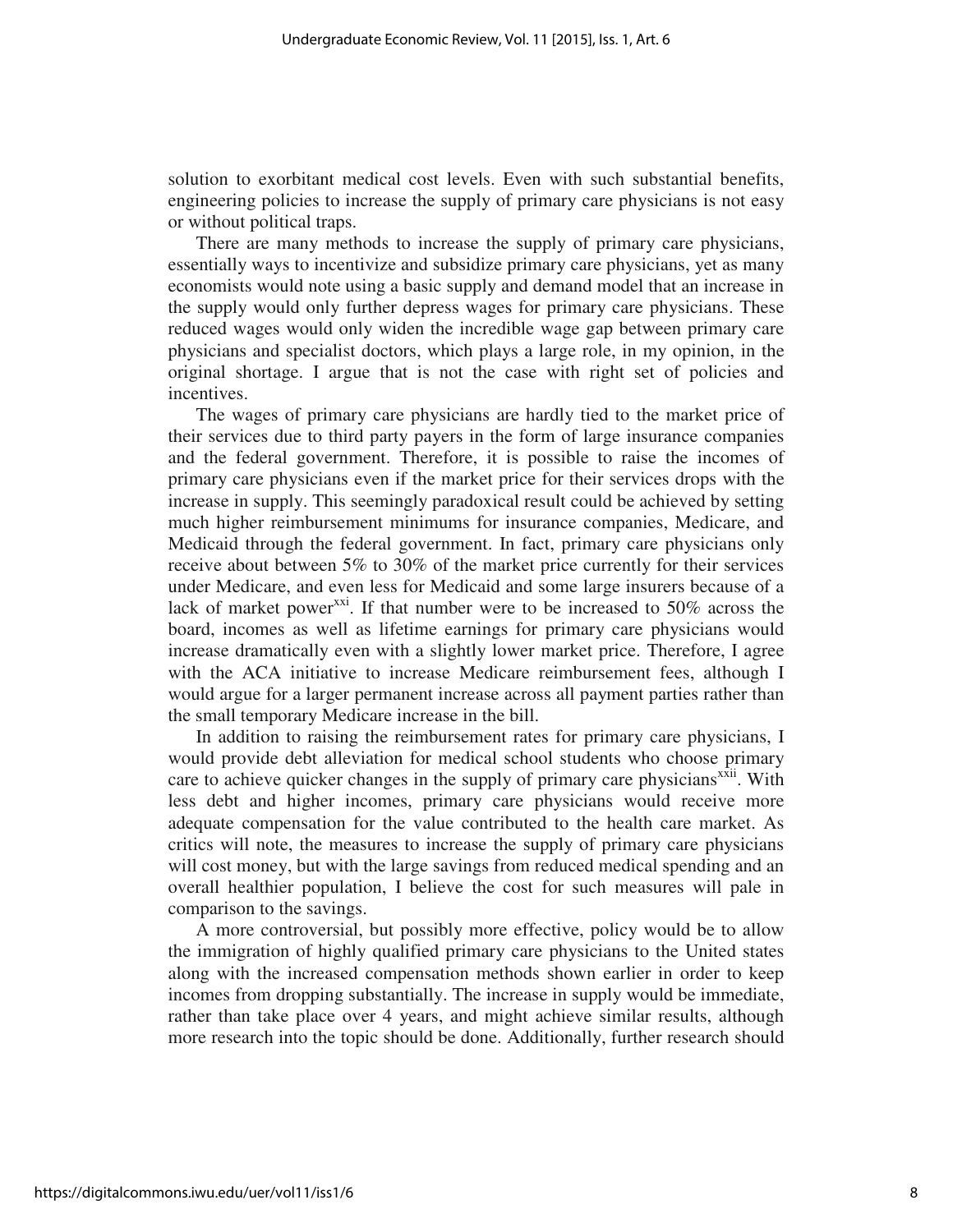formally look to do a cost benefit analysis of subsidizing an increase in primary care physicians as a possible solution to high levels of medical spending.

#### **ENDNOTES**

 $\overline{a}$ 

i Sparling, Alica. 2014. "Health Care Economics: An Introduction." Presentation for Health Economics 322. January 19.

ii "OECD iLibrary > Health at a Glance 2013: OECD Indicators." 2013. http://www.oecd.org/els/health-systems/Health-at-a-Glance-2013.pdf

iii Chernew, Michael E., Lindsay Sabik, Amitabh Chandra, and Joseph Newhouse. 2009. "Would Have More Primary Care Doctors Cut Health Spending Growth?" Health Affairs 28(5): 1327- 1335.

iv Gawande, Atul. 2009. "The Cost Conundrum." The New Yorker, June 1. http://www.newyorker.com/reporting/2009/06/01/090601fa\_fact\_gawande?currentPage=all

<sup>v</sup> Baicker, Katherine and Amitabh Chandra. 2004. "Medicare Spending, The Physician Workforce, And Beneficiaries' Quality of Care." Health Affairs April 7. http://content.healthaffairs.org/content/early/2004/04/07/hlthaff.w4.184.citation

vi Fisher, Elliott S., David Wennberg, Therese Stukel, Daniel Gottlieb, F.L. Lucas, and Etoile Pinder. 2003. "The Impliations of Regional Variations in Medicare Spending. Part 1: The Content, Quality, and Accessibility of Care." Annals of Internal Medicine, 138:273-287.

vii Starfield, Barbara, Leiyu Shi, and James Macinko. 2005."Contribution of Primary Care to Health Systems and Health." Milbank Quarterly, Vol. 83, No. 3: 457-502

viii Calculated by taking the coefficient from regressions for primary care physicians and multiplying the coefficient by the number of primary care physicians need to rank the HRR as the 90th percentile. Data will be given upon request.

ix Definition. "Primary Care Physician." The Oxford American College Dictionary, through Google.com. 2014.

<sup>x</sup> Hogberg, David. 2012. "The Next Exodus: Primary-Care Physicians and Medicare." *The National Center for Public Policy Research: National Policy Analysis*, August. http://www.nationalcenter.org/NPA640.html

xi Starfield, Barbara, Leiyu Shi, and James Macinko. 2005."Contribution of Primary Care to Health Systems and Health." Milbank Quarterly, Vol. 83, No. 3: 457-502

xii Baicker, Katherine and Amitabh Chandra. 2004. "Medicare Spending, The Physician Workforce, And Beneficiaries' Quality of Care." Health Affairs April 7. http://content.healthaffairs.org/content/early/2004/04/07/hlthaff.w4.184.citation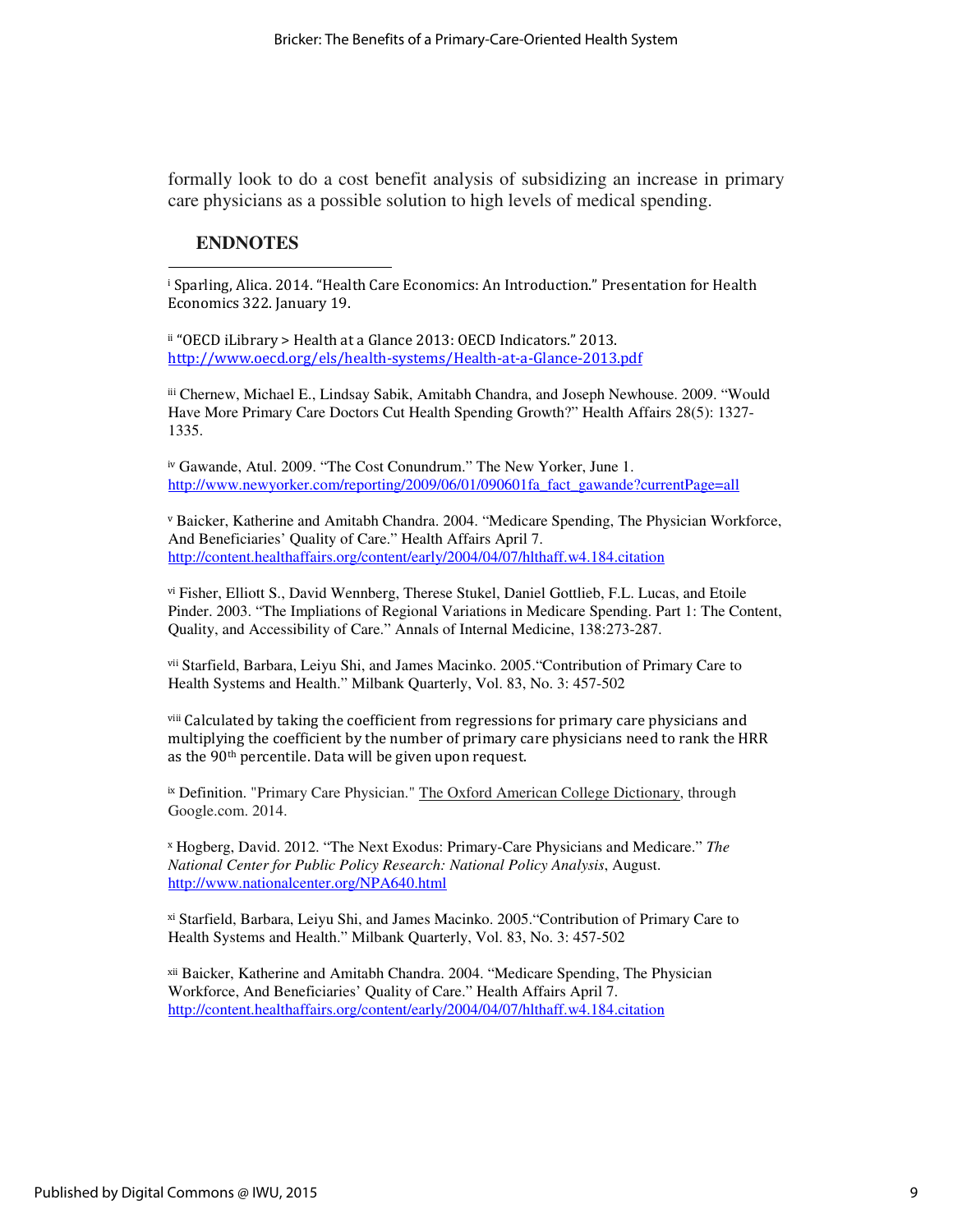xiii Fisher, Elliott S., David Wennberg, Therese Stukel, Daniel Gottlieb, F.L. Lucas, and Etoile Pinder. 2003. "The Impliations of Regional Variations in Medicare Spending. Part 1: The Content, Quality, and Accessibility of Care." Annals of Internal Medicine, 138:273-287.

xiv Dartmouth Health Atlas. 2011. "A New Series of Medicare Expenditure Measures by Hospital Referral Region: 2003-2008." *A Report of the Dartmouth Atlas Project,* June 21.

xv Baicker, Katherine and Amitabh Chandra. 2004. "Medicare Spending, The Physician Workforce, And Beneficiaries' Quality of Care." Health Affairs April 7. http://content.healthaffairs.org/content/early/2004/04/07/hlthaff.w4.184.citation

xvi Starfield, Barbara, Leiyu Shi, and James Macinko. 2005."Contribution of Primary Care to Health Systems and Health." Milbank Quarterly, Vol. 83, No. 3: 457-502.

xvii Personal observation from working with my data

xviii Gawande, Atul. 2009. "The Cost Conundrum." The New Yorker, June 1. http://www.newyorker.com/reporting/2009/06/01/090601fa\_fact\_gawande?currentPage=all

xix Abrams, Lindsay. 2013. "How Much Does It Cost to Go to the ER?" The Atlantic, February 28. http://www.theatlantic.com/health/archive/2013/02/how-much-does-it-cost-to-go-tothe-er/273599/

xx Baicker, Katherine and Amitabh Chandra. 2004. "Medicare Spending, The Physician Workforce, And Beneficiaries' Quality of Care." Health Affairs April 7. http://content.healthaffairs.org/content/early/2004/04/07/hlthaff.w4.184.citation

xxi CEO of OrthoCarolina. Interviewed by author. Small group discussion. Dr. Alica Sparling's home. March 2014.

xxii Reinhardt, Uwe E. 2011. "Producing More Primary-Care Doctors." New York Times: Economix Blog, June 10. http://economix.blogs.nytimes.com/2011/06/10/producing-moreprimary-care-doctors/

#### **WORKS CITED**

- 1. Alexander, Jeffrey A, Shoou-Yih D. Lee, John Griffith, Stephen S. Mick, Xihong Lin, and Jane Banaszak-Holl. 1999. "Do Market-Level Hospital and Physician Resources Affect Small Area Variation in Hospital Use?" *Medical Care Research and Review*, 56- 94.
- 2. Abrams, Melinda. 2011. "How Will the Affordable Care Act Bolster Primary Care?" The Common Wealth Fund, January 4. http://www.commonwealthfund.org/Blog/2011/Jan/Affordable-Care-Act-Bolsters-Primary-Care.aspx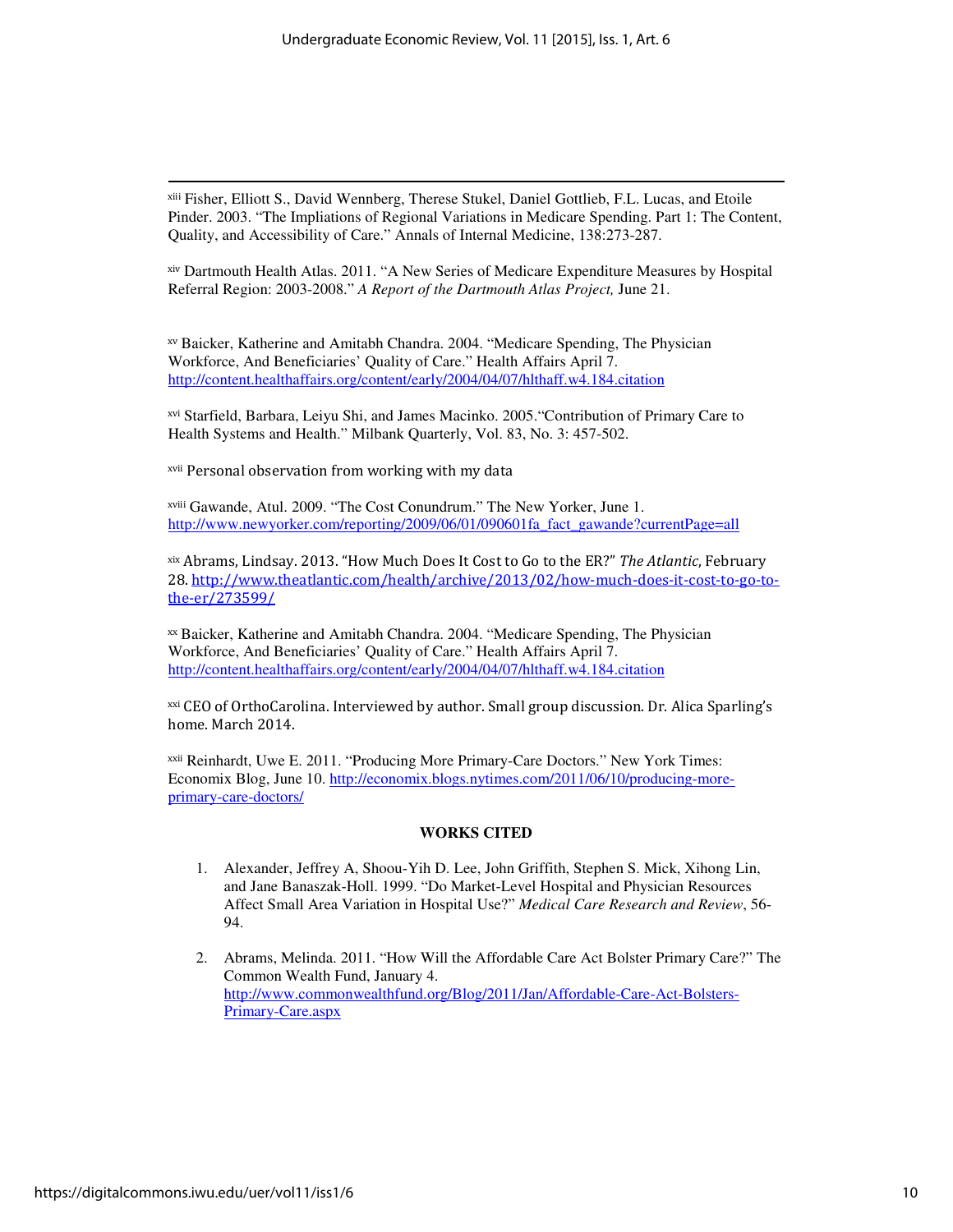- 3. Baicker, Katherine and Amitabh Chandra. 2004. "Medicare Spending, The Physician Workforce, And Beneficiaries' Quality of Care." Health Affairs April 7. http://content.healthaffairs.org/content/early/2004/04/07/hlthaff.w4.184.citation
- 4. Chernew, Michael E., Lindsay Sabik, Amitabh Chandra, and Joseph Newhouse. 2009. "Would Have More Primary Care Doctors Cut Health Spending Growth?" Health Affairs 28(5): 1327-1335.
- 5. Dartmouth Health Atlas. 2009. "Health Care Spending, Quality, and Outcomes: More isn't Always Better." *Dartmouth Atlas Project Topic Brief,* February 27.
- 6. Dartmouth Health Atlas. 2011. "A New Series of Medicare Expenditure Measures by Hospital Referral Region: 2003-2008." *A Report of the Dartmouth Atlas Project,* June 21.
- 7. Dartmouth Health Atlas. 2014. "Medicare Reimbursements." Key Issues: Medicare Spending. http://www.dartmouthatlas.org/keyissues/issue.aspx?con=1339
- 8. Fisher, Elliott S., David Wennberg, Therese Stukel, Daniel Gottlieb, F.L. Lucas, and Etoile Pinder. 2003. "The Impliations of Regional Variations in Medicare Spending. Part 1: The Content, Quality, and Accessibility of Care." Annals of Internal Medicine, 138:273-287.
- 9. Fisher, Elliot, David Wennberg, Therese Stukel, Daniel Gottlieb, F.L. Lucas, and Etoile Pinder. 2003. "The Implications of Regional Variations in Medicare Spending. Part 2: Health Outcomes and Satisfaction with Care." *Annals of Internal Medicine,* 138:288-298.
- 10. Gawande, Atul. 2009. "The Cost Conundrum." The New Yorker, June 1. http://www.newyorker.com/reporting/2009/06/01/090601fa\_fact\_gawande?currentPage= all
- 11. Gorman, Christine. 2010. "How Primary Care Heals Health Disparities." Scientific American, September 1. http://www.scientificamerican.com/article/closing-the-healthgap
- 12. Hogberg, David. 2012. "The Next Exodus: Primary-Care Physicians and Medicare." *The National Center for Public Policy Research: National Policy Analysis*, August. http://www.nationalcenter.org/NPA640.html
- 13. Kliff, Sarah. "Obamacare is about to give Medicaid doctor's a 73 percent raise." Washington Post: Workblog, December 21. (Comments). http://www.washingtonpost.com/blogs/wonkblog/wp/2012/12/21/obamacare-is-about-togive-medicaid-docs-a-73-percent-raise/
- 14. Marbury, Donna. 2013. "Productivity in primary care is geared for a revival." Medical Economics, November 25<sup>th</sup>. http://medicaleconomics.modernmedicine.com/medicaleconomics/news/productivity-primary-care-geared-revival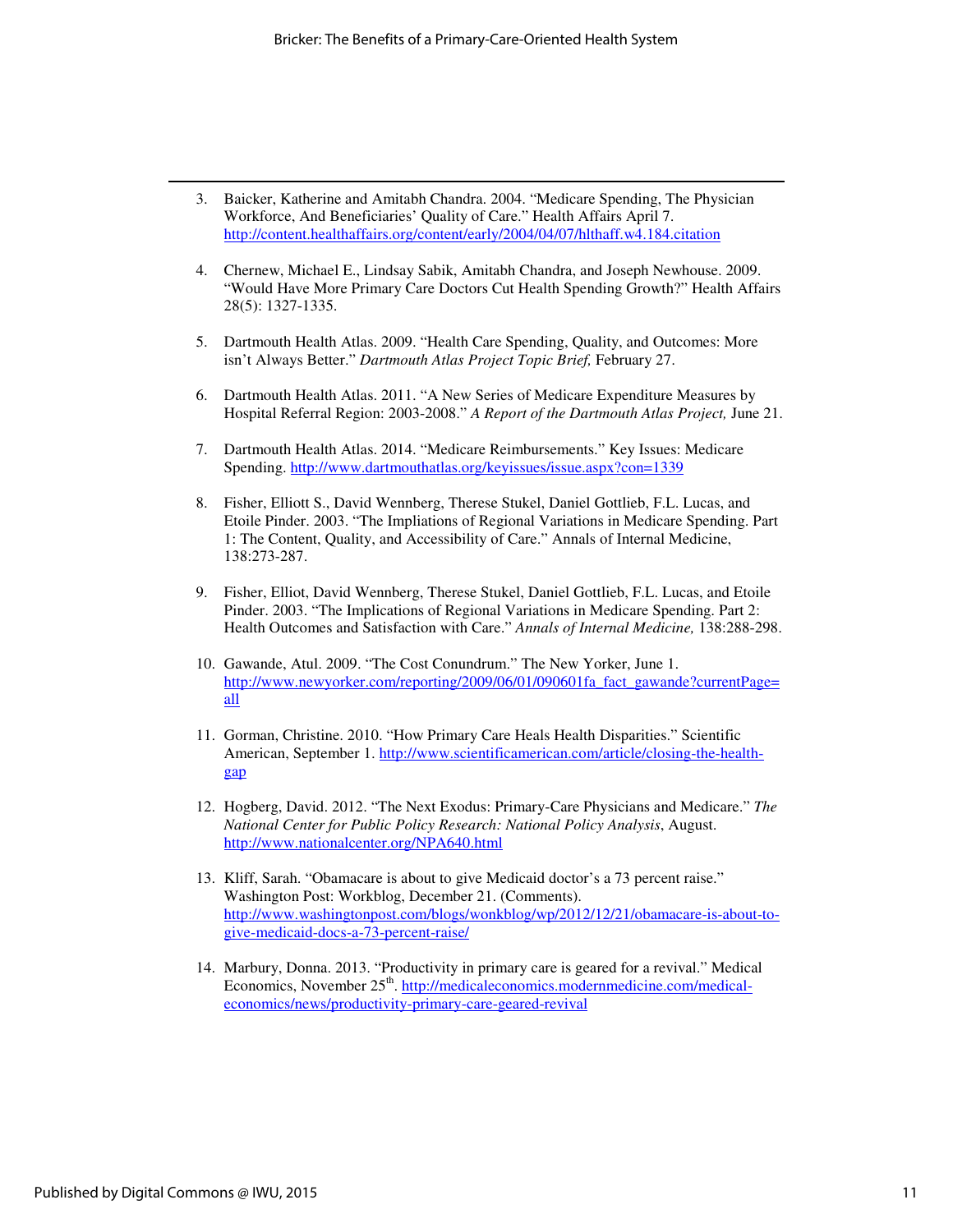- 15. Medical Expenditure Panel Survey. 2012. "Use and Expenses for Office-Based Physician Visits by Specialty, 2009:Estimates for the U.S. Civilian Noninstitutionalized Population." Statistical Brief 391. http://meps.ahrq.gov/data\_files/publications/st381/stat381.pdf
- 16. Parchman, Michael and Steven Culler. 1999. "Preventable Hospitalizations in Primary Care Shortage Areas." Archer Family Medicine, 8:487-491.
- 17. OECD iLibrary: Statistics > Health at a Glance > 2011 > Consultations with Doctors." 2011. http://www.oecd-ilibrary.org/sites/health\_glance-2011 en/04/01/index.html;jsessionid=cglsg3b4phjf.x-oecd-live-01?contentType=&itemId=%2Fcontent%2Fchapter%2Fhealth\_glance-2011-29en&mimeType=text%2Fhtml&containerItemId=%2Fcontent%2Fserial%2F19991312&a ccessItemIds=%2Fcontent%2Fbook%2Fhealth\_glance-2011-en
- 18. Schiliro, Philip. 2014. "The Affordable Care Act is Working." Politico, March 19. http://www.politico.com/magazine/story/2014/03/affordable-care-act-is-working-104942.html#.U0m35HB\_jao
- 19. Stafford, Randall, Demet Saglam, Nancyanne Causino, Barbara Starfield, Larry Culpepper, William D. Marder, and David Blumenthal. 1999. "Trends in Adult Visits to Primary Care Physicians in the United States." Archer Family Medicine, 8:26-32.
- 20. Starfield, Babara and George Fryer. 2007. "The Primary Care Physician Workforce: Ethical and Policy Implication." Annals of Family Medicine, vol. 5 (6): 486-491.
- 21. Starfield, Barbara, Leiyu Shi, and James Macinko. 2005."Contribution of Primary Care to Health Systems and Health." Milbank Quarterly, Vol. 83, No. 3: 457-502.
- 22. Sifferlin, Alexandra. 2012. "Doctors' Salaries: Who Earns the Most and the Least?" Time Magazine, April 27. http://healthland.time.com/2012/04/27/doctors-salaries-who-earnsthe-most-and-the-least/
- 23. Reinhardt, Uwe E. 2011. "Producing More Primary-Care Doctors." New York Times: Economix Blog, June 10. http://economix.blogs.nytimes.com/2011/06/10/producingmore-primary-care-doctors/
- 24. Reschovsky, James D., Arkadipta Ghosh, Kate Stewart, and Deborah Chollet. 2012. "Paying More for Primary Care: Can It Help Bend the Medicare Cost Curve?" Commonwealth Fund pub. 1585, Vol. 5.
- 25. U.S. Department of Health and Human Services. 2014. "Shortage Designation: Health Professional Shortage Areas & Medically Underserved Areas/Population." January 1. http://www.hrsa.gov/shortage/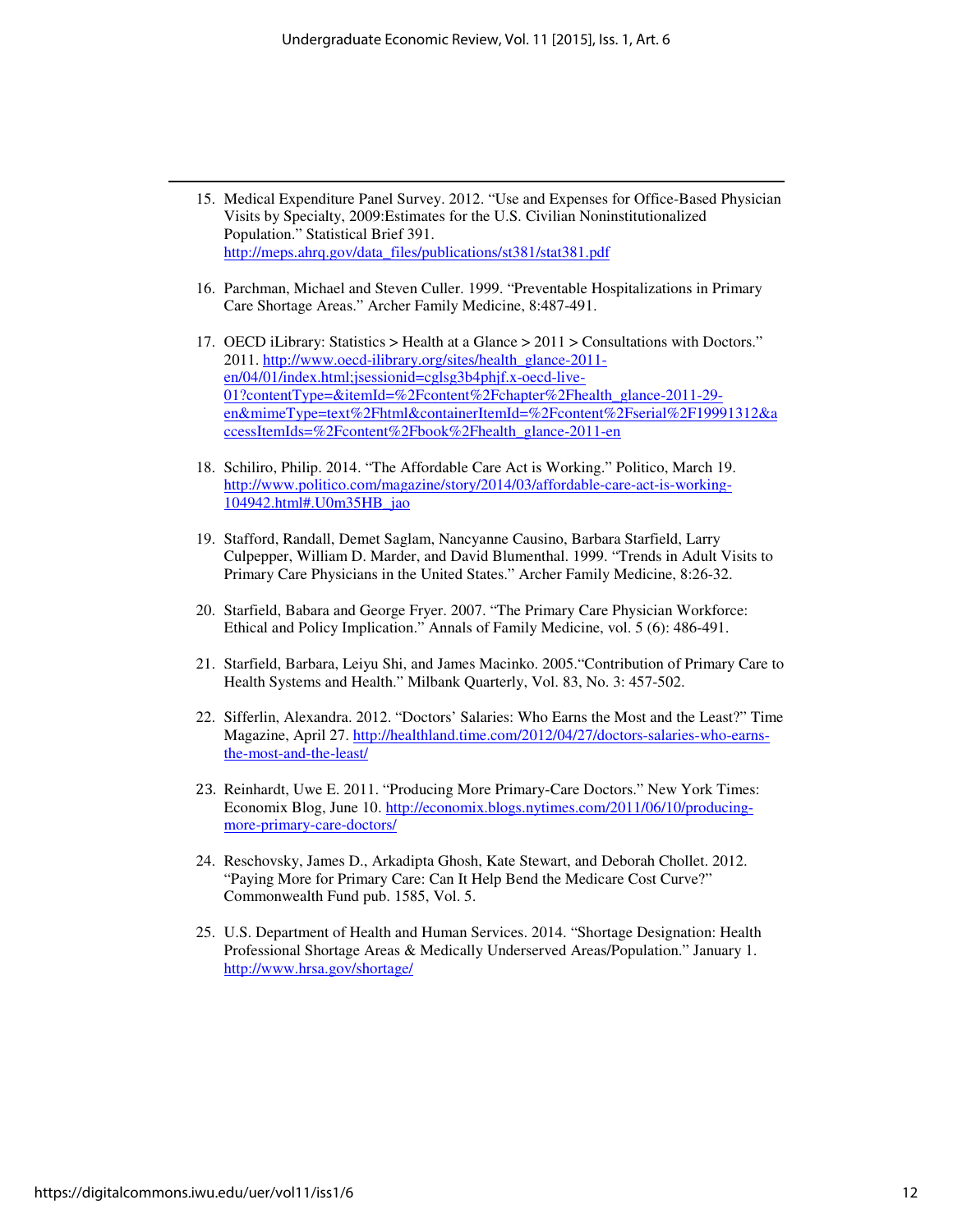# Data Appendix

# Table 1

|                                     | <b>Summary Table</b> |           |         |            |
|-------------------------------------|----------------------|-----------|---------|------------|
| <b>Variable</b>                     | <b>Mean</b>          | Std. Dev. | Min     | <b>Max</b> |
| <b>Total Medicare Reimbursement</b> |                      |           |         |            |
| with Price, Age, Sex, and Race Adj. | \$7,944              | \$1,155   | \$5,634 | \$14,011   |
| <b>Hospital Specific Medicare</b>   |                      |           |         |            |
| Reimbursement with Price, Age,      |                      |           |         |            |
| Sex, and Race Adj.                  | \$3,967              | \$618     | \$2,506 | \$5,837    |
| <b>Outpatient Specific Medicare</b> |                      |           |         |            |
| Reimbursement with Price, Age,      |                      |           |         |            |
| Sex, and Race Adj.                  | \$857                | \$190     | \$457   | \$1,645    |
| <b>Total Number of Medicare</b>     |                      |           |         |            |
| Enrollees                           | 92,959               | 84,717    | 15,502  | 508,813    |
| <b>Ambulatory Care Sensitive</b>    |                      |           |         |            |
| <b>Hospital Discharges</b>          | 74.9                 | 18.0      | 29.7    | 135.2      |
| Number of Acute Care Hospital       |                      |           |         |            |
| Beds per 1,000 Residents            | 2.5                  | 0.6       | 1.4     | 4.7        |
| Primary Care Physicians per         |                      |           |         |            |
| 100,000 Residents                   | 70.5                 | 12.0      | 43.9    | 117.0      |
| Total Specialists per 100,000       |                      |           |         |            |
| Residents                           | 120.1                | 20.8      | 68.3    | 215.0      |
| People Living in Poverty (Percent)  | 14%                  | 5%        | 4%      | 37%        |
| People with only a high school      |                      |           |         |            |
| degree (Percent)                    | 29%                  | 6%        | 9%      | 49%        |
| Residents Self-Reporting Fair to    |                      |           |         |            |
| Poor Health (Percent)               | 15%                  | 4%        | 0%      | 33%        |
| Obese Adult Residents (Percent)     | 26%                  | 4%        | 13%     | 35%        |
| <b>Regular Smoking Residents</b>    |                      |           |         |            |
| (Percent)                           | 20%                  | 5%        | 0%      | 40%        |
| Average Spending in the Last 6      |                      |           |         |            |
| months of life                      | \$13,027             | \$3,454   | \$7,788 | \$32,633   |
| Average Age of Beneficiary          | 71.6                 | 1.4       | 67.0    | 75.0       |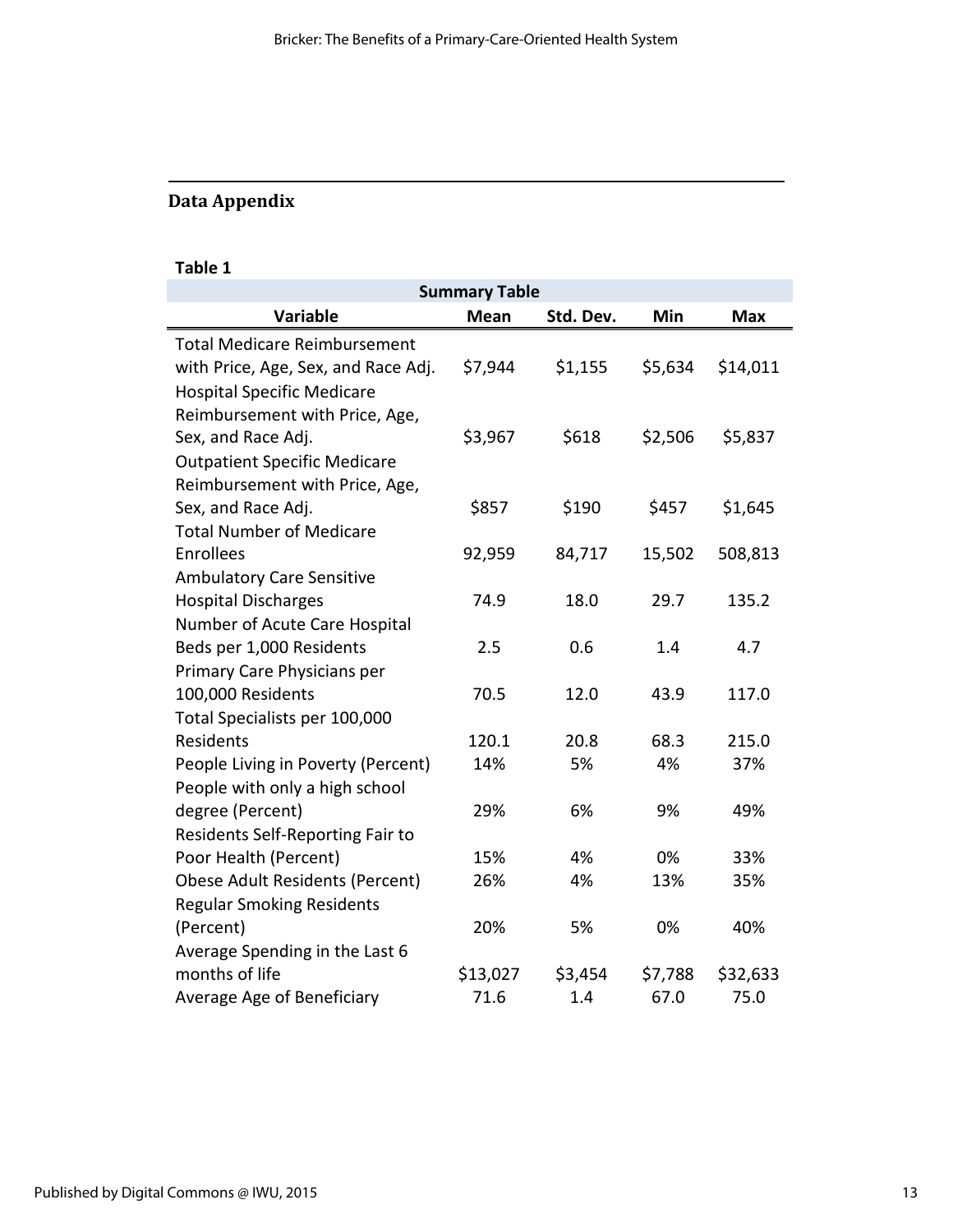| Table 2                                                      |             |           |                   |                      |  |
|--------------------------------------------------------------|-------------|-----------|-------------------|----------------------|--|
| Primary Regression with Total Medicare Spending as Dependent |             |           |                   |                      |  |
|                                                              |             |           | Number of obs=306 |                      |  |
|                                                              |             |           |                   | $F(12, 293) = 27.50$ |  |
|                                                              |             |           | $Prob > F = 0.00$ |                      |  |
| $R$ -squared = 0.54                                          |             |           |                   |                      |  |
| <b>Dependent Variable</b><br>Root MSE = 797.41               |             |           |                   |                      |  |
| <b>Total Medicare</b>                                        |             |           |                   |                      |  |
| Reimbursement with                                           |             |           |                   |                      |  |
| Price, Age, Sex, and                                         |             |           |                   |                      |  |
| Race Adj.                                                    |             |           |                   |                      |  |
| <b>Independent Variables</b>                                 | Coef.       | Std. Err. | <b>T-Score</b>    | P>t                  |  |
| <b>Primary Care Physicians</b>                               |             |           |                   |                      |  |
| per 100,000 Residents                                        | $-43.53$    | 4.79      | $-9.09$           | 0.000                |  |
| <b>Total Specialists per</b>                                 |             |           |                   |                      |  |
| 100,000 Residents                                            | 6.40        | 4.24      | 1.51              | 0.132                |  |
| Number of Acute Care                                         |             |           |                   |                      |  |
| Hospital Beds per 1,000                                      | 486.97      | 88.30     | 5.51              | 0.000                |  |
| <b>CMS Hospital Quality</b>                                  |             |           |                   |                      |  |
| Score                                                        | $-4,404.66$ | 2,041.37  | $-2.16$           | 0.032                |  |
| Last 6 months Medicare                                       |             |           |                   |                      |  |
| Spending per decedent                                        | 0.15        | 0.03      | 5.61              | 0.000                |  |
| People with only a high                                      |             |           |                   |                      |  |
| school degree (Percent)                                      | 29.16       | 9.72      | 3.00              | 0.003                |  |
| People Living in Poverty                                     |             |           |                   |                      |  |
| (Percent)                                                    | 21.52       | 13.34     | 1.61              | 0.108                |  |
| Ln(Total Number of                                           |             |           |                   |                      |  |
| Medicare Enrollees)                                          | 179.65      | 69.09     | 2.60              | 0.010                |  |
| Average Age of                                               |             |           |                   |                      |  |
| <b>Beneficiary</b>                                           | -29.44      | 40.36     | $-0.73$           | 0.466                |  |
| <b>Regular Smoking</b>                                       |             |           |                   |                      |  |
| Residents (Percent)                                          | 36.43       | 9.79      | 3.72              | 0.000                |  |
| Residents Self-                                              |             |           |                   |                      |  |
| Reporting Fair to Poor                                       | $-18.01$    | 12.73     | $-1.41$           | 0.158                |  |
| <b>Obese Adult Residents</b>                                 |             |           |                   |                      |  |
| (Percent)                                                    | $-12.67$    | 22.80     | $-0.56$           | 0.579                |  |
| Constant                                                     | 9,837.99    | 3,332.23  | 2.95              | 0.003                |  |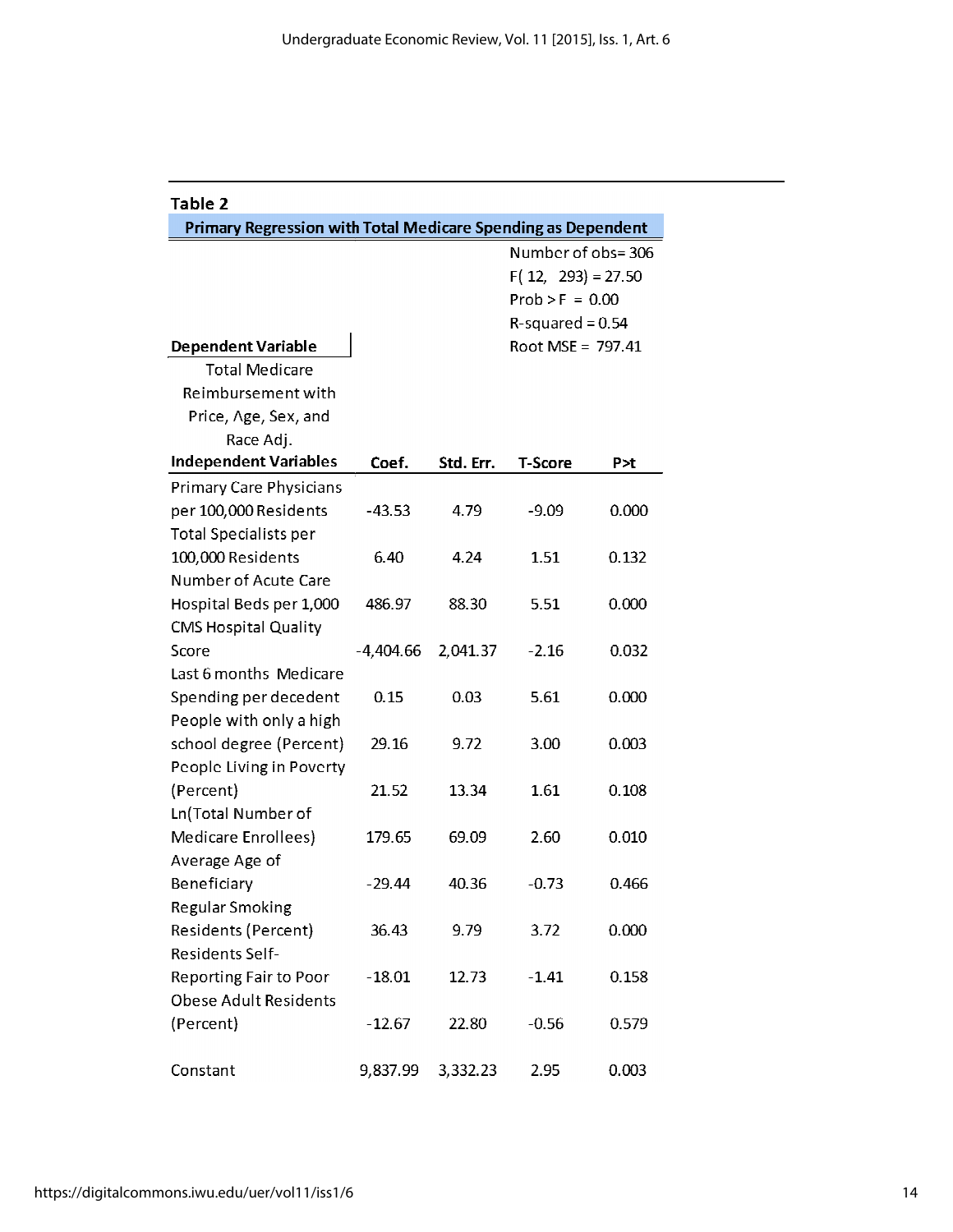| Table 3                                                  |                    |           |                      |       |  |
|----------------------------------------------------------|--------------------|-----------|----------------------|-------|--|
| <b>Hospital Discharges for Ambulatory Sensative Care</b> |                    |           |                      |       |  |
|                                                          |                    |           | Number of obs = 306  |       |  |
|                                                          |                    |           | $F(12, 293) = 48.17$ |       |  |
|                                                          |                    |           | $Prob > F = 0.000$   |       |  |
|                                                          |                    |           | $R$ -squared = 0.70  |       |  |
| <b>Dependent Variable</b>                                | Root $MSE = 10.00$ |           |                      |       |  |
| <b>Hospital Discharges For</b>                           |                    |           |                      |       |  |
| <b>Ambulatory Sensitive</b>                              |                    |           |                      |       |  |
| Care                                                     |                    |           |                      |       |  |
| <b>Independent Variables</b>                             | Coef.              | Std. Err. | <b>T-Score</b>       | P>t   |  |
| <b>Primary Care Physicians</b>                           |                    |           |                      |       |  |
| per 100,000 Residents                                    | $-0.240$           | 0.076     | $-3.17$              | 0.002 |  |
| <b>Total Specialists per</b>                             |                    |           |                      |       |  |
| 100,000 Residents                                        | 0.008              | 0.044     | 0.18                 | 0.856 |  |
| Number of Acute Care                                     |                    |           |                      |       |  |
| Hospital Beds per 1,000                                  | 16.573             | 1.149     | 14.43                | 0.000 |  |
| <b>CMS Hospital Quality</b>                              |                    |           |                      |       |  |
| Score                                                    | 1.502              | 27.075    | 0.06                 | 0.956 |  |
| Last 6 months Medicare                                   |                    |           |                      |       |  |
| Spending per decedent                                    | 0.002              | 0.000     | 7.07                 | 0.000 |  |
| People with only a high                                  |                    |           |                      |       |  |
| school degree (Percent)                                  | 0.307              | 0.116     | 2.65                 | 0.008 |  |
| People Living in Poverty                                 |                    |           |                      |       |  |
| (Percent)                                                | $-0.021$           | 0.152     | $-0.14$              | 0.892 |  |
| Ln(Total Number of                                       |                    |           |                      |       |  |
| Medicare Enrollees)                                      | 1.748              | 0.883     | 1.98                 | 0.049 |  |
| Average Age of                                           |                    |           |                      |       |  |
| Beneficiary                                              | $-3.211$           | 0.515     | $-6.24$              | 0.000 |  |
| Regular Smoking                                          |                    |           |                      |       |  |
| Residents (Percent)                                      | 0.410              | 0.154     | 2.67                 | 0.008 |  |
| <b>Residents Self-</b>                                   |                    |           |                      |       |  |
| Reporting Fair to Poor                                   | $-0.350$           | 0.168     | $-2.09$              | 0.038 |  |
| <b>Obese Adult Residents</b>                             |                    |           |                      |       |  |
| (Percent)                                                | 0.480              | 0.241     | 1.99                 | 0.048 |  |
| Constant                                                 | 212.397            | 42.002    | 5.06                 | 0.000 |  |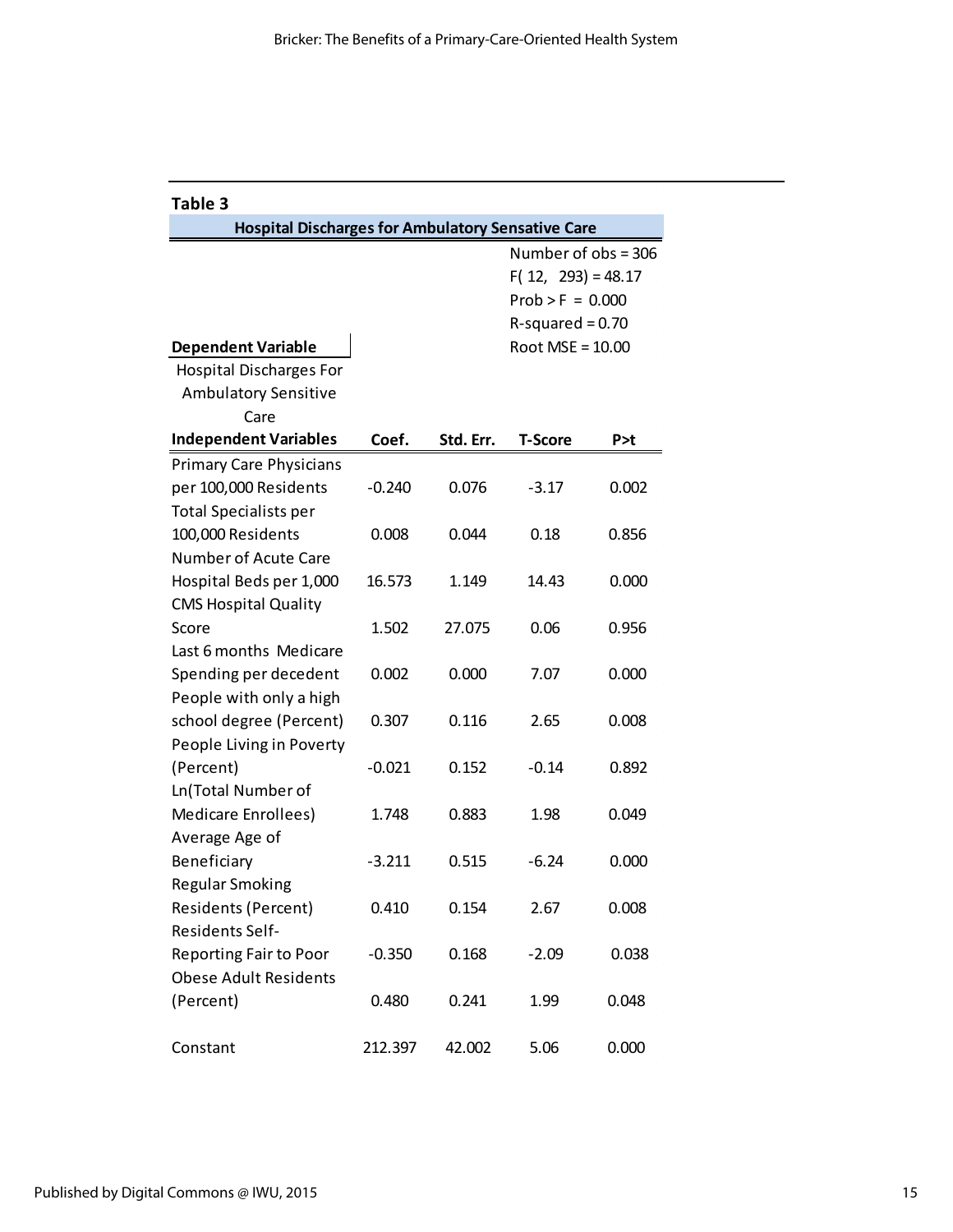Table 4

Ē,

|                                   | <b>Hospital Quality of Care</b> |                       |
|-----------------------------------|---------------------------------|-----------------------|
|                                   |                                 | Number of $obs = 306$ |
|                                   |                                 | $F(11, 294) = 4.65$   |
|                                   |                                 | $Prob > F = 0.000$    |
|                                   |                                 | $R$ -squared = 0.17   |
| <b>Dependent Variable</b>         |                                 | Root MSE= .025        |
| <b>CMS Hospital Quality Score</b> |                                 |                       |

|                                  |            | Std.     |         |       |
|----------------------------------|------------|----------|---------|-------|
| <b>Independent Variable</b>      | Coef.      | Err.     | T-Score | P > t |
| Primary Care Physicians per      |            |          |         |       |
| 100,000 Residents                | 0.05394    | 0.0161   | 3.35    | 0.001 |
| Total Specialists per 100,000    |            |          |         |       |
| Residents                        | $-0.00726$ | 0.0128   | $-0.57$ | 0.572 |
| Number of Acute Care Hospital    |            |          |         |       |
| Beds per 1,000 Residents         | $-0.08432$ | 0.3465   | $-0.24$ | 0.808 |
| Last 6 months Medicare           |            |          |         |       |
| Spending per decedent            | 0          | $\Omega$ | $-0.31$ | 0.755 |
| People with only a high school   |            |          |         |       |
| degree (Percent)                 | $-0.00114$ | 0.0310   | $-0.04$ | 0.971 |
| People Living in Poverty         |            |          |         |       |
| (Percent)                        | $-0.09281$ | 0.0450   | $-2.06$ | 0.040 |
| Ln (Total Number of Medicare     |            |          |         |       |
| Enrollees)                       | 0.07817    | 0.2079   | 0.38    | 0.707 |
| Average Age of Beneficiary       | 0.32364    | 0.1279   | 2.53    | 0.012 |
| <b>Regular Smoking Residents</b> |            |          |         |       |
| (Percent)                        | 0.13565    | 0.0448   | 3.02    | 0.003 |
| Residents Self-Reporting Fair    |            |          |         |       |
| to Poor Health (Percent)         | $-0.04386$ | 0.0447   | $-0.98$ | 0.328 |
| <b>Obese Adult Residents</b>     |            |          |         |       |
| (Percent)                        | 0.0257     | 0.0579   | 0.44    | 0.658 |
|                                  |            |          |         |       |
| Constant                         | 0.62382    | 0.0951   | 6.55    | 0.000 |